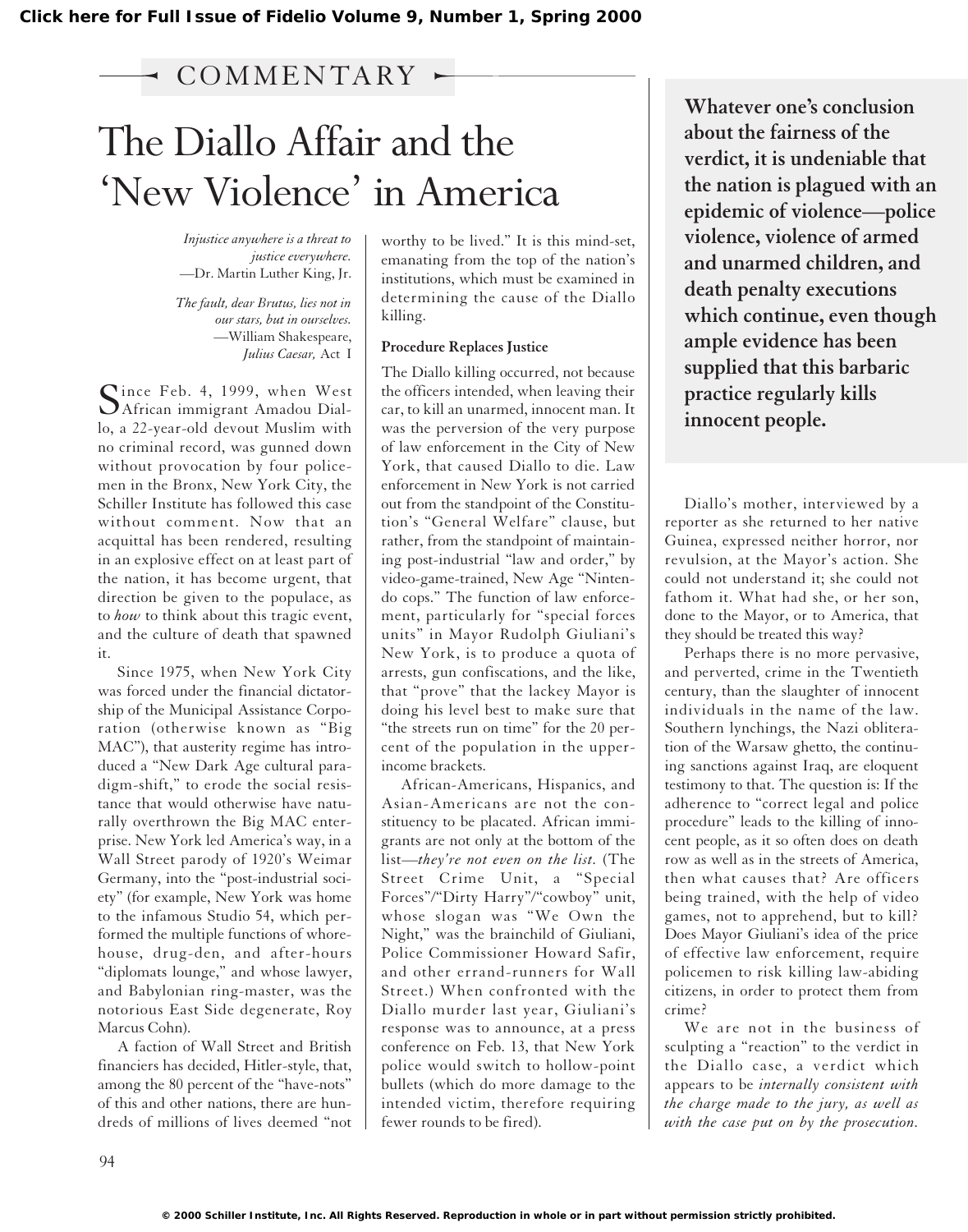

*Rally at the Justice Department to protest injustice in the Amadou Diallo case. Diallo was gunned down while reaching for his wallet.* 

Juror Helen Harder, in an interview with the *New York Times,* stated: "Two or three days earlier, I would never have expected that verdict. *It surprised me.* We were charged by the judge and told that the prosecution has to prove its case or there is no case. Well, that made it different."

Whatever one's conclusion may be about the fairness of the verdict, it is undeniable that the nation is plagued with an epidemic of violence—police violence, violence of armed and unarmed children, and death penalty executions which continue, even though ample evidence has been supplied, in Illinois and elsewhere, that this barbaric practice regularly kills innocent people, and contributes to a climate of blood-lust in which the morality of a lynching lies just beneath the surface of the so-called "retributive justice" supposedly meted out by the state-sanctioned execution.

### **The Tragedy**

On Feb. 4, 1999, Amadou Diallo, an immigrant worker from Guinea, was shot in the vestibule of his home by four members of the New York Street Crimes Unit, at about 12:40 a.m. Diallo was unarmed, and offered no resistance

to the officers. The plainclothes officers, who had been driving in their car, noticed Diallo as he was entering his home. They stated that they believed he was acting suspiciously. They backed up their car, and two of them got out. One officer pulled out his badge, and said, "We'd like to have a word with you." Diallo continued to enter the vestibule of his building. At some point, he pulled out his wallet, apparently in an attempt to identify himself. According to one trial witness and the four policemen-defendants, the first officer yelled, "Gun!" Forty-one bullets were fired in five seconds, 19 of them hitting their target. Forty-four minutes after midnight, Amadou Diallo was dead.

Diallo had no criminal record. He was a devout Muslim who did not smoke or drink. He was employed as a street peddler. During February of last year, the government of Guinea characterized the case as "of national importance," and organized a prayer service for him at the Faycal Mosque in Conakry, Guinea's capital. Members of Parliament and other government officials met the coffin at the airport, and Diallo was given the equivalent of a state funeral. The case has subsequently

become quite well known throughout Africa.

Jurors indicated that they were shocked that the prosecution was not more aggressive, that they did not crossexamine witnesses, not even a criminologist who normally criticizes police methods in arresting suspects, but contended that, in this case, police had "followed the correct procedure." As reported in the *New York Times,* "James J. Fyfe, a criminologist at Temple University in Philadelphia and a former New York City police officer who often testifies against police departments, this time testified in the four officers' defense. He said that the defendants had broken no departmental guidelines and had been forced to make split-second decisions in what was a police officer's nightmare."

Juror Helen Harder stated, "All of a sudden, the case was over. We had no idea, and still don't, why [the prosecution] didn't question him."

# **All the Wrong Assumptions**

*New York Post* columnist Jack Newfield commented, with respect to the police officers, "All their assumptions and perceptions that night were wrong. They thought Diallo was a criminal, but he was not. They thought he had a gun, but he did not. They thought that he was reaching for a gun, but he was not. They thought he resembled the sketch of a rapist, but he did not. They thought he was an intruder on Wheeler Avenue, but he was not. . . . All four officers testified they saw a gun, which was only a wallet. . . . [Officer Sean] Carroll said he saw a 'muzzle flash' aimed at him. This was another hallucination. He fired 16 shots and reloaded."

What accounts for these assumptions on the part of the police force? Is it simply racial profiling? Or are we dealing with a set of officers who responded in accordance with "Nintendo"-style "virtual training"? The Street Crimes Unit, a testosterone- and adrenalin-powered outfit, had a quota of shakedowns, illegal gun retrievals, and arrests. Despite the fact that crime had decreased in New York City over the 1990's, arrests increased. For example,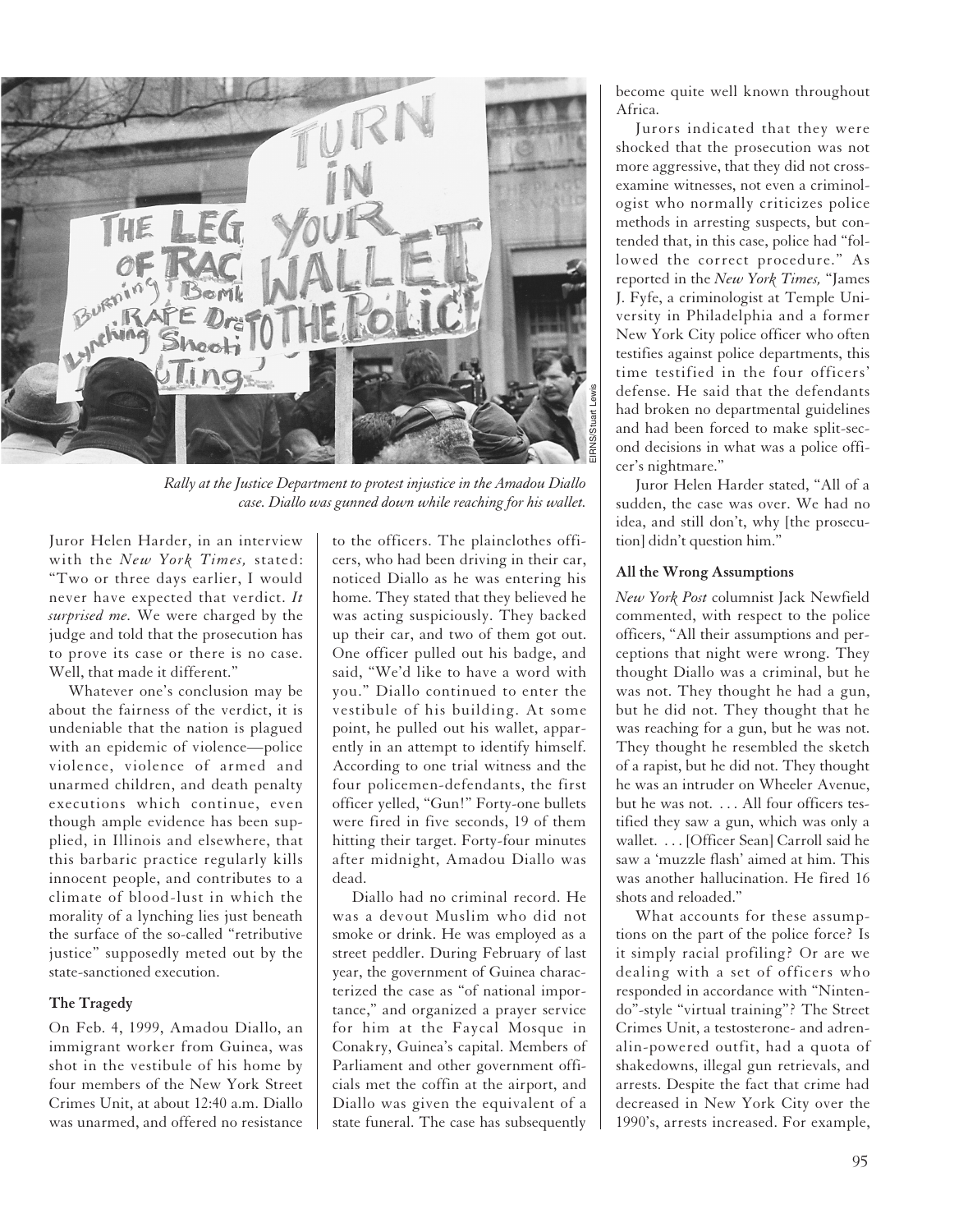in 1993, there were 126,681 felony arrests. In 1998, despite a significant drop in crime, there were 130,089. Also in 1998, prosecutors tossed out 18,000 arrests in the city, more than double the number rejected in 1994, *even before those arrests were reviewed by a judge.*

Columnist Nat Hentoff reports that Giuliani, in a conversation with Hentoff during Giuliani's days as a U.S. Attorney, and before becoming New York City Mayor, once contended that the U.S. Constitution's Fourth Amendment did not contain the phrase "probable cause"—("The right of the people to be secure in their persons, houses, papers, and effects, against unreasonable searches and seizures, shall not be violated, and no Warrants shall issue, but upon probable cause . . ."). It is within the Giuliani-defined matrix of "police procedures required to make the streets run on time," that one must seek the true perpetrators of the Klan-like killing of an innocent man on the doorstep of his adopted home.

## **On the West Coast**

The March 6 issue of *Time* magazine, which has a poignant picture of Diallo on the cover, wearing a t-shirt emblazoned with the letters "USA," includes a report on the now-unfolding scandal involving the Los Angeles Police Department's Community Resources Against Street Hoodlums (CRASH) unit. One member of the CRASH unit, Rafael Perez, arrested for attempting to steal six pounds of cocaine from the downtown headquarters of the LAPD, has begun turning in so many other police officers, that a new term, borrowed from Rap music, "gangsta cops," was coined to describe the LAPD. CRASH, like the New York City Street Crimes Unit, was again a "special unit," with its own rules, and instructions to break up the street gang apparatus located near the Rampart division police station in downtown Los Angeles.

As a result of Perez's confessions, 20 officers have been relieved of their duties, 40 criminal convictions have already been reversed, and prosecutors have stated that as many as 4,000 cases could ultimately be affected. Perez admitted to shooting and paralyzing an unarmed 19-year-old (who was also hand-cuffed), and planting a gun on him, leading to his conviction and a sentence of 23 years. The victim, Javier Ovando, was in jail for two years and 11 months. Juan Saldana, also shot by officers, was not so lucky. After planting a gun on Saldana, the officers took time out to prepare their alibi before calling an ambulance. As a result, Saldana bled to death.

More fundamental than any of these incidents, however, is the degenerate street culture that increasingly permeates the Police Department. "One of the most brazen officers was Perez's friend David Mack," *Time* reports. "Mack is serving a 14-year prison sentence for robbing a bank of \$722,000. After the robbery, Perez says that he travelled to Las Vegas with Mack for a high-living gambling spree. Mack has reportedly renounced his police associations and claims to belong to the Piru Bloods, a Los Angeles street gang. The *Los Angeles Times* has reported that Mack is being investigated in connection with the murder of Christopher Wallace the rapper Notorious B.I.G.—who was shot to death after leaving a party in 1997."

Both the New York City Street Crime Unit, which used the slogan "We Own the Night" like a gang chant, and the Los Angeles CRASH unit, often bear a closer resemblance to street gangs than law enforcement. That fact, however, is something to be laid at the doorstep of the entire popular cultural matrix, in the which these officers are completely inculcated the "hip-hop" culture of the streets, the pornographic content of much of television, and the weird world of computer video games, not to mention various forms of substance abuse. At his sentencing in late February, Perez admonished, "Whoever chases monsters should see to it that in the process he does not become a monster himself." But what precisely is the cultural inoculation that you give to these officers, most of them in their

20's, when they are drawn from the same proto-fascist popular-cultural "pool" that produced the Columbine shooters?

# **Is It Just Racism?**

Many of those who have protested the killing of Amadou Diallo and others, have contended that these are racial crimes. There is no doubt that racism is at work. The question is, how?

Last December, New York State Attorney General Elliot Spitzer produced a report on the New York City Police Department that criticized the Department for its policy of sweeping street searches, 70 percent of which did not originate with a call to the police, nor with any complaint made by a victim. In April of last year, one set of statistics showed that, of the 40,000 people whom the police had stopped and searched, largely on the premise of potential confiscation of illegal guns, only 9,500 were actually arrested. Forty percent of the forms filled out by police to explain the motivation for the stopand-search actions, did not contain sufficient reasons for the detention indicated. African-Americans and Hispanics were stopped and searched six times, and four times, respectively, more often than whites.

The bogus explanation is offered that, because much more street-level crime is committed in the African-American and Hispanic communities than in other, largely better-off areas, the arrests make sense. That does not explain the arrest or detention of such people, however, as Brother Tyrone Davis, a Catholic religious who teaches at Rice High School in Harlem. According to reports, Davis, the head of the New York Archdiocese's Office of African-American Ministry, has been stopped by police and searched so many times, that he now always makes sure that he is wearing his clerical collar when he leaves the school. As reported in the *New York Times,* on July 16, 1998, Broadway actor Alton Fitzgerald White, who is suing the city for false arrest, was "made to kneel in the vestibule of his building with his hands cuffed behind his back. He was